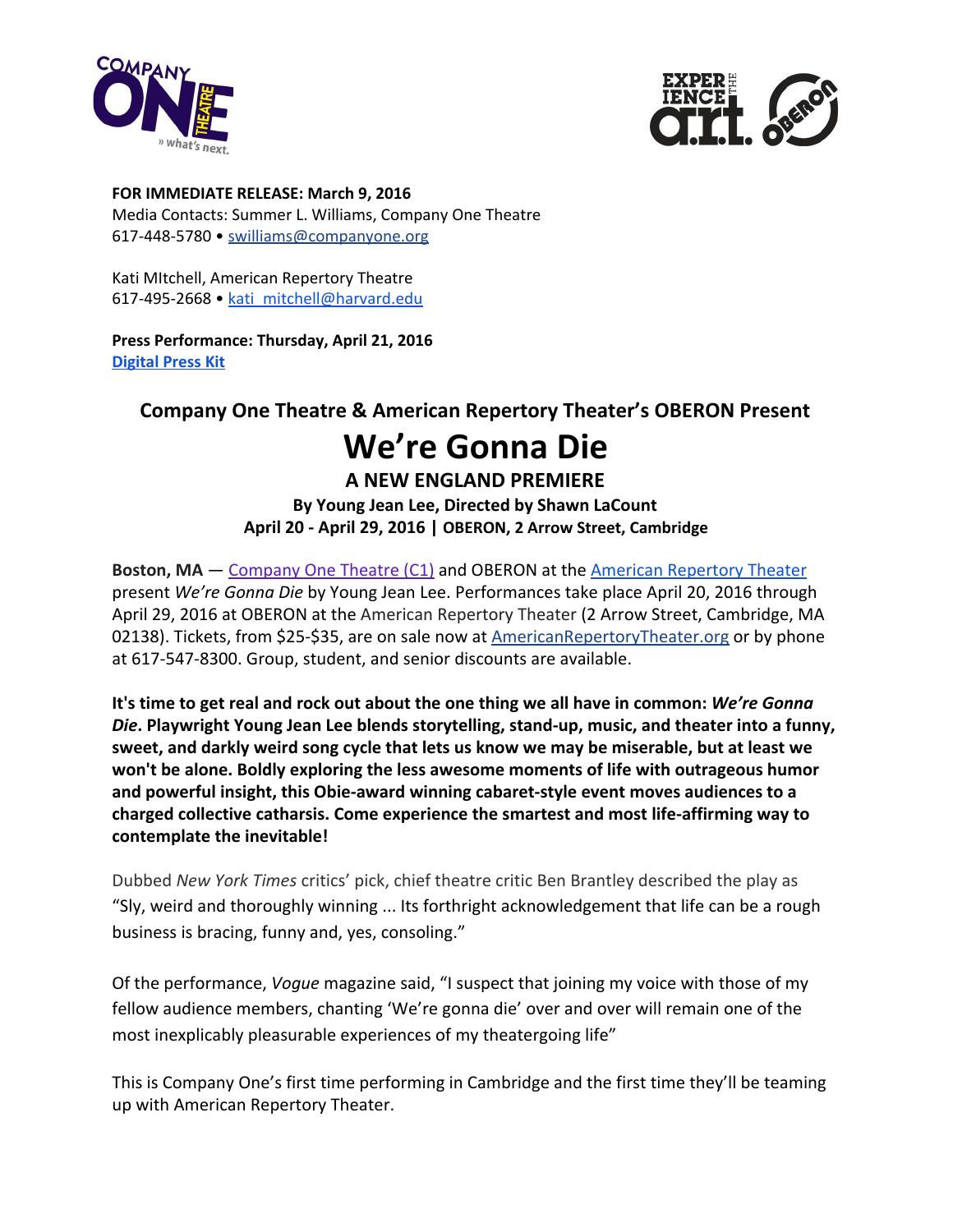"I have been watching Company One Theatre make excellent work for some time, and their aesthetic and constant inquisitiveness fits perfectly with the vision of OBERON," said Ari Barbanell, A.R.T.'s Director of Special Projects. "It seemed quite natural to help present a play by the remarkable Young Jean Lee with Company One Theatre. We're so very excited."

This project also marks the first time Company One will be producing work by the visionary playwright Young Jean Lee, a writer who epitomizes >>what's next in American theatre. Artistic Director Shawn LaCount, who will also be directing *We're Gonna Die*, says, "Young Jean Lee has been called the most adventurous playwright of her generation and here at Company One Theatre, we agree wholeheartedly."

# **>>TICKETS AND PERFORMANCE SCHEDULE**

**Press Performance** April 21, 2016 RSVP [HERE](mailto:swilliams@companyone.org)

**Single tickets are \$25 ‐ \$35**

- **Premium Seats: \$35**
- **Table Seats: \$25**
- **Stools: \$25**

#### **Purchase:**

- Online at [AmericanRepertoryTheater.org](http://americanrepertorytheater.org/oberon)
- By phone at 617.547.8300
- In person at Loeb Drama Center box office, 64 Brattle Street, Cambridge Tuesday through Sunday, noon to 5pm, or
- In person at OBERON Theatre box office one hour before performance times

### **>>WE'RE GONNA DIE ENGAGEMENT OPPORTUNITIES**

#### **>> C1 Studio Sessions**

Part cocktail hour, part exploration of the rehearsal process, C1's Studio Sessions is an opportunity to interact with our productions prior to opening night. Toast *An Octoroon* before heading over to the rehearsal room for an inside look at how the show gets pieced together. Complimentary appetizers, cash bar.

#### **>> Cahllege Mixah Night**

Company One Theatre invites Greater Boston's college students to Cahllege Mixah Night, an event designed to get college students to break out of their campus confines, catch a performance, and interact with other students from across the city.

#### **>>ABOUT THE PLAYWRIGHT: Young Jean Lee**

YOUNG JEAN LEE is a writer, director, and filmmaker who has been called "the most adventurous downtown playwright of her generation" by the New York Times and "one of the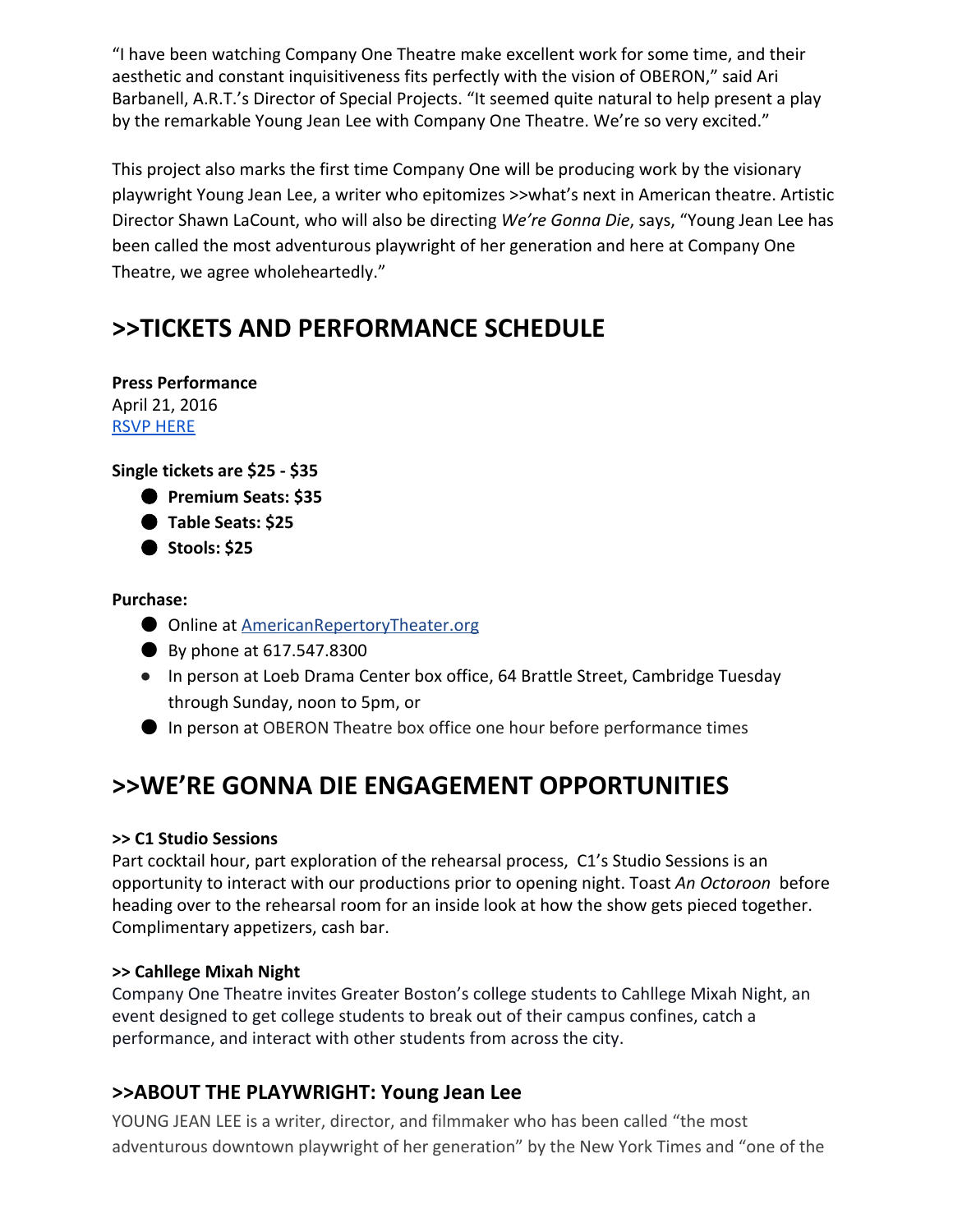best experimental playwrights in America" by Time Out New York. She has written and directed ten shows in New York with Young Jean Lee's Theater Company, and toured her work to over thirty cities around the world. Her plays have been published by Theatre Communications Group (*Songs of the Dragons Flying to Heaven and Other Plays*; *The Shipment and Lear*; and*We're Gonna Die*) and by Samuel French (*Three Plays by Young Jean Lee*). She is currently under commission from Lincoln Center Theater and the Oregon Shakespeare Festival, and has written a screenplay commission for Plan B/Paramount Pictures. Her first short film, *Here Come the Girls*, was presented at The Locarno International Film Festival, Sundance Film Festival, and BAMcinemaFest. In 2013, she released her debut album, We're Gonna Die, with her band, Future Wife. Lee is the recipient of a Guggenheim Fellowship, two OBIE Awards, a Prize in Literature from the American Academy of Arts and Letters, a Doris Duke Performing Artist Award, a Doris Duke Artist Residency, a Foundation for Contemporary Arts grant, and the ZKB Patronage Prize of the Zürcher Theater Spektakel. She has also received funding from the National Endowment for the Arts, the New York State Council on the Arts, the Rockefeller MAP Fund, the Andrew Mellon Foundation, Creative Capital, the Greenwall Foundation, the Jerome Foundation, the New York Foundation for the Arts, the Arts Presenters/Ford Foundation Creative Capacity Grant, the Barbara Bell Cumming Foundation, and the New England Foundation for the Arts: National Theater Project Award.

#### **>>ABOUT THE DIRECTOR: Shawn LaCount**

Shawn is a proud co-founder of Company One Theatre. Recent directorial credits include the regional premiere of Annie Baker's THE FLICK (Elliot Norton Award, Outstanding Production); the world premiere of Kirsten Greenidge's SPLENDOR (IRNE Award nominee, Best New Play); the Boston premieres of BENGAL TIGER AT THE BAGHDAD ZOO by Rajiv Joseph; THE ELABORATE ENTRANCE OF CHAD DEITY by Kristoffer Diaz (Elliot Norton Award for Outstanding Director and Outstanding Production); Annie Baker's THE ALIENS (Elliot Norton Award for Outstanding Director and Outstanding Production), the world premiere of GRIMM (IRNE Award nominee for Best New Play), the Boston premiere of THE OVERWHELMING by JT Rogers (Elliot Norton Award nominee for Outstanding Drama, Fringe); the Boston premiere of Haruki Murakami's AFTER THE QUAKE (Elliot Norton Award nominee for Outstanding Drama, Fringe); Stephen Sondheim's ASSASSINS (IRNE nomination for Best Director and Best Musical); the Boston premiere of Noah Haidle's MR. MARMALADE (Elliot Norton Award nominee for Outstanding Director/Outstanding Drama); the Boston premiere of AFTER ASHLEY by Gina Gionfriddo; and Anthony Burgess' A CLOCKWORK ORANGE (featuring original music by the Dresden Dolls). Local academic directing credits include Adam Rapp's PARAFFIN and NURSING at Emerson Stage. Shawn holds an MA Ed. in theatre Education from Clark University and an MFA in Directing from The University of Massachusetts, Amherst. He has taught at the Boston Arts Academy, Huntington Theatre Company, Tufts University, Stage One and the University of Massachusetts, Amherst. Shawn is deeply grateful to the entire C1 family and of course to his wife Jessica, his sisters Terri & Cacia, and his children Shiloh and Levi.

#### **>>ABOUT THE PERFORMER:Obehi Janice**

Obehi is an actress, writer, and comedian from Lowell, Massachusetts, and is the TCG Fox Foundation Resident Actor at Company One Theatre. Recent credits include MR G (Underground Railway Theater), her solo play FUFU & OREOS (Bridge Rep), ARABIAN NIGHTS (Central Square Theater), IT FELT EMPTY (Theatre on Fire), and SPLENDOR (Company One). She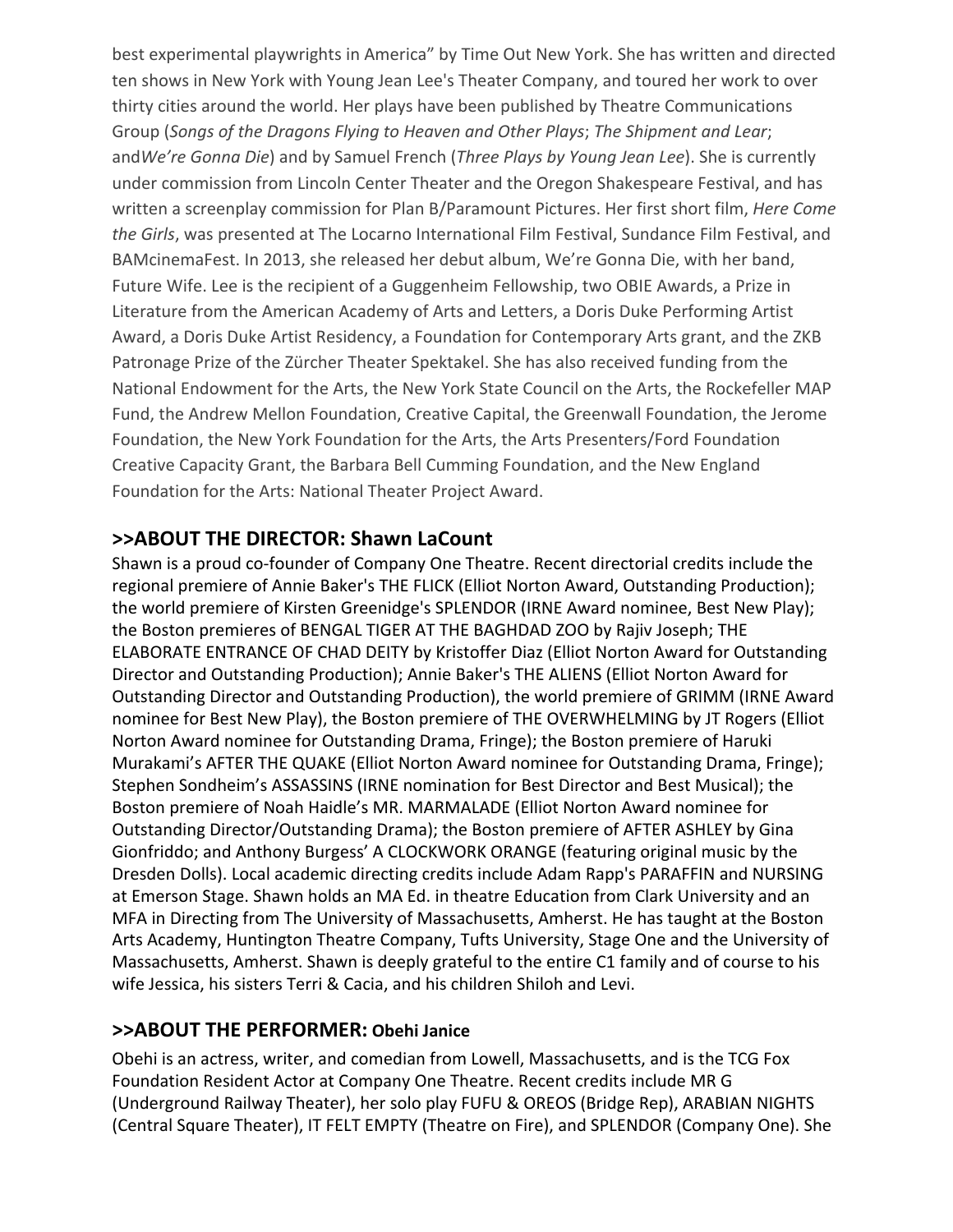is a graduate of Georgetown University. The Improper Bostonian named her "Boston's Best Actress" in 2014.

#### **>>ABOUT THE BAND**

#### **Steve Sarro (Band member and Music Director)**

Steve Sarro is excited to be making his debut with Company One. His recent credits include music directing GOD HATES MUSICALS (Ministry of Theater) and serving as music assistant for BIG FISH (SpeakEasy). He regularly performs as music director for Mainstage and Touring Company shows at ImprovBoston in Cambridge where he also teaches musical improv, and he is also a music director for Artbarn Community Theater in Brookline.

#### **Ethan Selby**

Ethan is thrilled to be involved in his first production with Company One and third project working with Steve Sarro. He has been playing drums since he was thirteen years of age with the same drumset that he is playing for this show. He has played for several different rock bands throughout his career as well as many musical productions including BOSTON'S UNSCRIPTED MUSICAL PROJECT (BUMP), IMPROV BOSTON'S GOREFEST 2014, and IMPROV BOSTON'S HOLIDAY SHOW. He thanks you for supporting live theatre and hopes you enjoy the show.

#### **Shahjehan Khan**

Shahjehan, a Massachusetts native, has been performing in one way or another for more than 20 years. He is currently a working actor and educator with The Improbable Players, and most notably is a founding member of The Kominas, a South‐Asian punk band that has toured all over the world since 2005. WE'RE GONNA DIE is his first foray into performing with a professional theatrical ensemble as a musician, and he'd like to thank CompanyOne for this incredible opportunity.

#### **Thom Dunn**

[Thom](http://www.thomdunn.net/) Dunn is a writer, musician, and new media artist, as well as a staff writer at [Upworthy.](http://www.upworthy.com/thom-dunn) He his [plays](https://www.thomdunn.info/plays/) have been performed in New York, Boston, Hollywood, and Alaska, and he is currently a [Huntington](http://www.huntingtontheatre.org/season/new-work/playwriting-fellows/) Playwriting Fellow, supported by the Stanford Calderwood Fund for New American Plays, at the Huntington Theatre Company. He has also written comic books for [Grayhaven](http://www.grayhavencomics.com/) Comics and [Ninth](http://ninthartpress.blogspot.com/2013/08/InaSingleBound2.html) Art Press, essays and criticisms and other vaguely‐non‐fictional ramblings for Quirk [Booksa](http://www.quirkbooks.com/users/thom-dunn)nd [Tor.com,](http://www.tor.com/author/thom-dunn/) and [poetry](https://www.thomdunn.info/poetry/) published by Asimov's and others. He is a graduate of the Clarion Writer's Workshop at UCSD and Emerson College.

### **>>ABOUT COMPANY ONE THEATRE**

Dubbed Boston's Best Fringe Theatre by *Boston* magazine, Company One Theatre is Boston's theatre for the people. Founded in 1999, Company One's mission is to change the face of Boston theatre by uniting the city's diverse communities through socially provocative performance and the development of civically engaged artists. The award‐winning company has been instrumental in bringing younger and more diverse audiences to see and participate in socially and politically relevant theatre. For more information visit www.companyone.org.

# **>>ABOUT AMERICAN REPERTORY THEATER: A.R.T.**